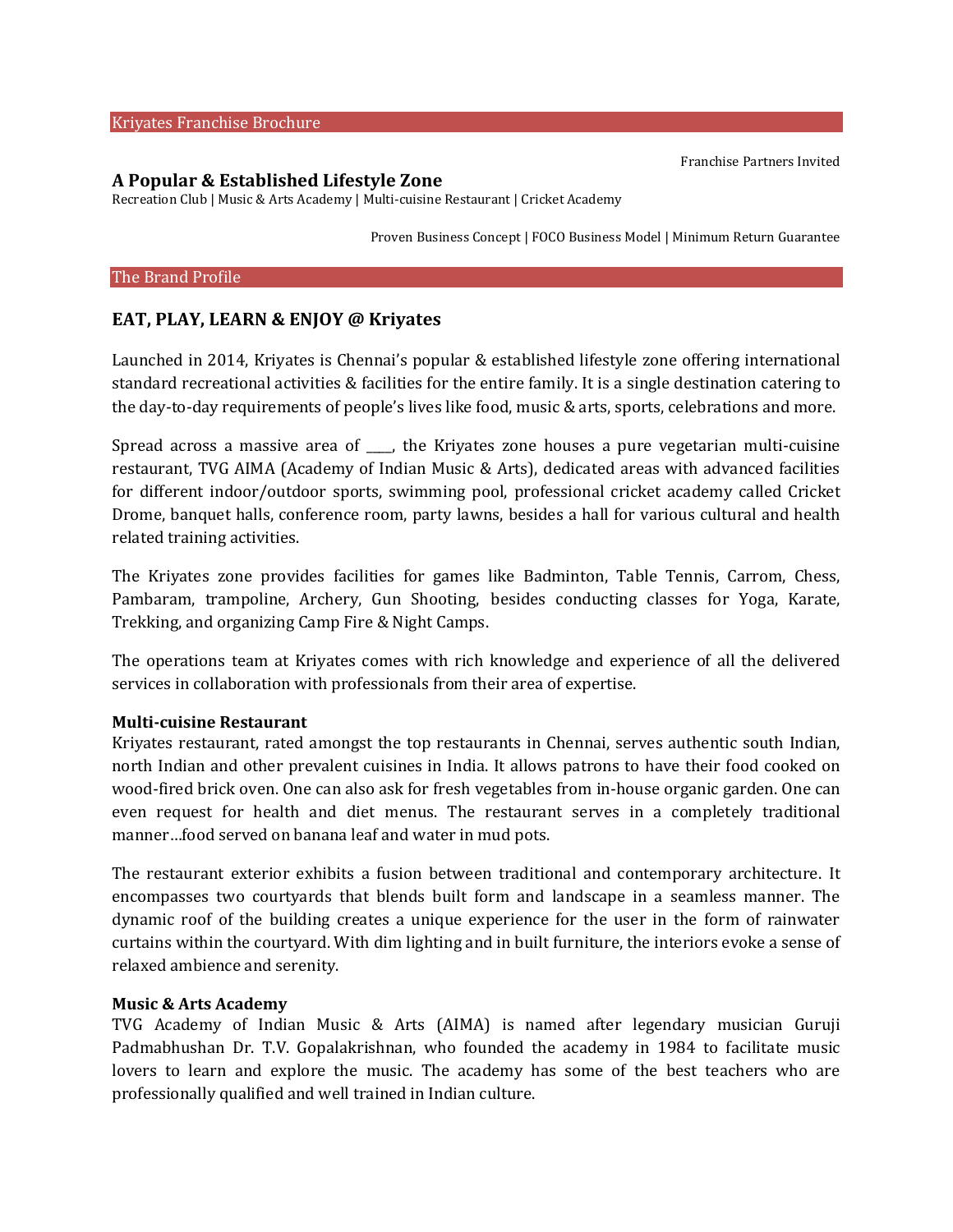The Academy provides a home away from home, shaping individuals, transforming them from shy children fearful of strangers and rough around the edges, to poised performers, exuding confidence to be themselves on the international arena.

# **Cricket Academy**

Cricket Drome academy provides world-class facilities and professional coaching to aspirants of almost every age group and teams in all formats of cricket. The academy has indoor/outdoor turf, matt and cement wickets, and a Ranji Level ground. The coaches provide training for prestigious cricketing tournaments like Ranji Trophy. The academy is equipped with all necessary equipments like balling machine for the batting practice.

The academy's signature mix of coach-player interaction, theory/practice sessions and utilization of top class cricketing facilities, enables aspiring cricketers to bring out the best in themselves. For amateur cricket enthusiasts, it is a great destination to unwind, be it day or night, by playing the game with friends and family using the top class facilities. What's more, top players like Dinesh Karthik use the facility for practice when in Chennai.

# **Banquet Halls**

Kriyates has fully equipped air-conditioned banquet halls to accommodate up to 200 guests. It has open lawn with stage to accommodate 500+ guests. For weddings, Kriyates provides relaxed and beautiful ambience, great food, and exemplary service at affordable costs. The host has a variety of options to entertain their guests. The wedding theme can be customized as per the host's preference.

For corporate houses, Kriyates has a training and conference hall equipped with projector, writing boards, cordless mikes and speakers.

Kriyates also conducts tailor-made training and development programs for kids, corporate and individuals. It also organizes career & lifestyle counseling, integrated sports, arts and selfdevelopment courses for schoolchildren with diet food - summer courses and weekend courses.

**Overall, Kriyates is a complete family destination that offers something for everyone for leading a happy & healthy lifestyle. It fulfills the necessities of any individual or group from food to sports to music to festivities…all under one roof, provided by professionals at an affordable cost without compromising on quality. The focus however at all times is on FUN, JOY & TOGETHERNESS.**

# **About the founder**

Kriyates is an initiative of Raj Ramachandran – a visionary and progressive thinking entrepreneur with rich experience of working in different industry segments. Starting his career as a Management Trainee in Apollo Hospital's HRD department, Raj has worked in all parts of India, Asia and Europe in various capacities, from Hospitals to Banking to IT and manufacturing sectors with hands on experience in branding, HR, Finance, Sales and Management.

Born and brought up in Chennai, he did his schooling from St. Bede's Anglo Indian Higher Secondary School, Graduation from A.M. Jain College and MBA from ITM, Chennai.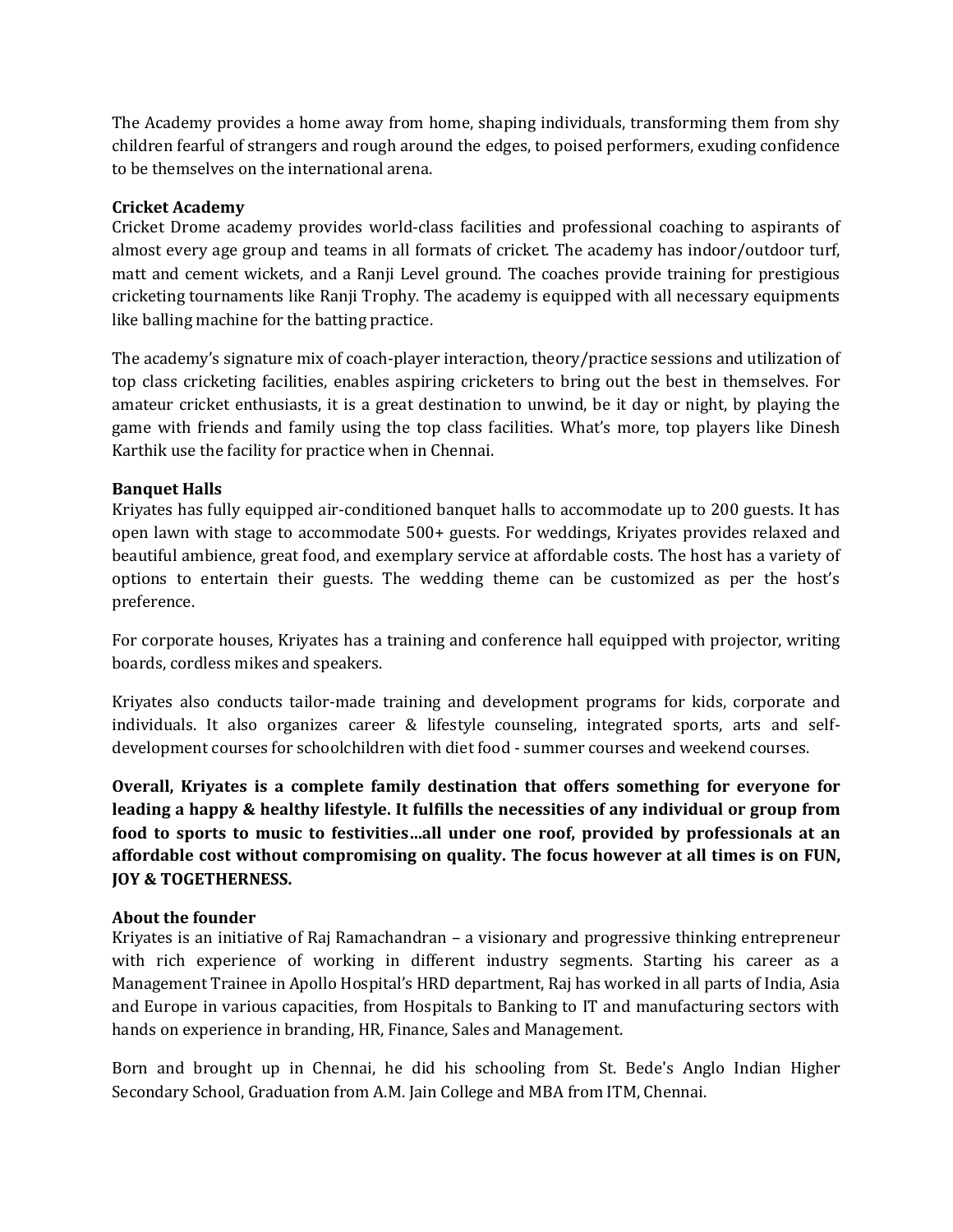Some of his achievements include:

- One of the youngest branch managers in the HDFC Bank at the age of 26 years
- Migrated entire Core Banking software from Spain to India by creating teams, processes and deliverables
- Started own construction business at the age of 34 years
- Handed over 25 projects ranging from apartments, bungalows, schools, restaurants and recreational facilities
- Complete hands on knowledge of the food industry, sports & recreation

### The Opportunity

## Expanding Horizon **Taking the Franchising Route**

After receiving great response & recognition from the people of Chennai, Kriya Hospitality Services Pvt. Ltd. is all set to expand the presence of Kriyates Zone via franchise-owned company-operated (FOCO) format in different parts of India.

The Kriyates Zone will have Multi-cuisine Restaurant, Dedicated Indoor Areas for Squash/Badminton/Table Tennis/Gym/Spa, Open Turf & Cement Nets, Swimming Pool, Banquet Hall, Party Lawn, Cricket Academy and Music & Dance Academy.

*"Kriyates is an opportunity for those who wish to pursue their career in various sports and art forms and those who wish to relive their passion. The USP of Kriyates is that it brings various facilities in sports, arts & music and recreation within one entity running each activity as a separate revenue and profit centre, and at the same time, optimizing the cost with centralized operations, marketing and finance."* **Raj Ramachandran, Founder, Kriyates**

# **Preferred Partner Profile**

- Entrepreneurs with good financial bandwidth to invest in the project
- Professionals from hospitality or service industry willing to be an entrepreneur
- Sufficient backup and ability to sustain during gestation period
- Existing unutilized facility located in an upscale market or near high street

### **Kriyates Zone (FOCO) – Franchise Facts**

- Area Required: 1 Acre
- Total Investment: INR 3.99 Crore\*
- Franchise Fee: INR 15 Lakh
- Average Payback: 3 Years, 7 Months
- Minimum Return Guarantee: 14.5%
- Agreement Term: 7 Years
- Revenue Sources: Services | Memberships

\* Approx investment, inclusive of franchise fee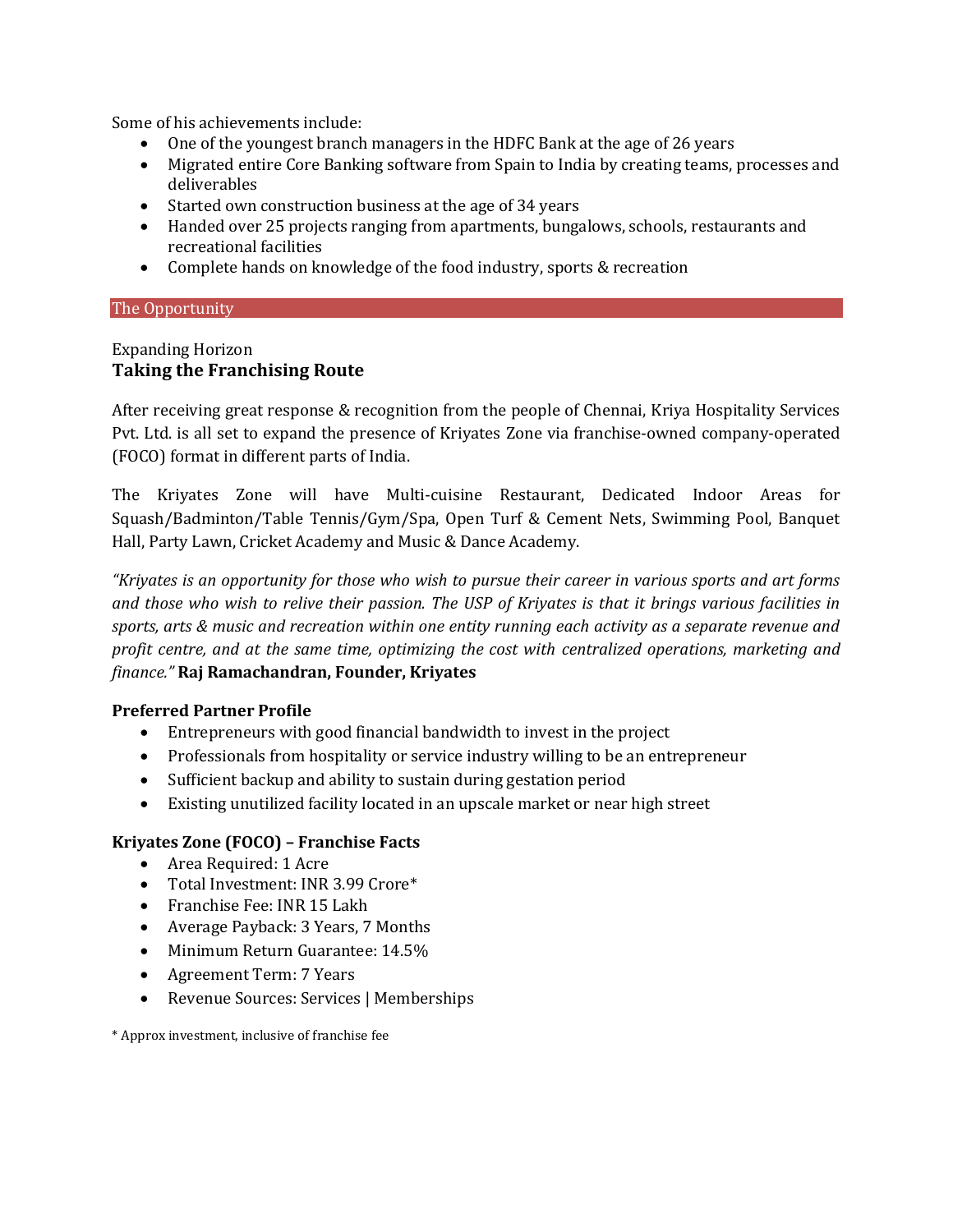The company is also inviting self-motivated professionals and entrepreneurs for taking up the individual franchise of its Kriyates multi-cuisine restaurant, Cricket Drome Academy and TVG AIMA via franchise-owned franchise-operated (FOFO) format across India.

| <u>omre i ramendo i acc</u> i |                |            |                   |           |
|-------------------------------|----------------|------------|-------------------|-----------|
| Area                          | Total          | Franchise  | Average           | Agreement |
| Required                      | Investment     | Fee        | Payback           | Term      |
| $1200$ sq ft                  | INR 31-32 Lakh | INR 3 Lakh | 1 Year, 11 Months | 5 Years   |
|                               |                |            |                   |           |
|                               | INR 16-17 Lakh | INR 5 Lakh | 1 Years, 9 Months | 5 Years   |
|                               |                |            |                   |           |
| 1700 sq ft                    | INR 14-15 Lakh | INR 3 Lakh | 1 Year, 6 Months  | 5 Years   |
|                               |                |            |                   |           |

### **Unit Franchise Facts**

^ School tie-up option included

## **FAQs**

## **1) Why should an investor invest in Kriyates?**

All services offered by Kriyates are the basic requirements of people and so there is no saturation in this market. It is a unique proposition, which offers multiple services under one roof, managed centrally. By investing in Kriyates franchise, one becomes a part of an international brand with a larger market capitalization and one that offers the best returns at a moderate investment.

## **2) Any special support provided by the company?**

The company will set up the entire project infrastructure in a cost-effective and shorter timeframe as a turnkey project through its sister concerns.

For unit franchisees, the company will provide complete operational support, deliverables and necessary expertise right from the Day 1. The company also will provide complete branding & promotional support to its franchisees.

### **Comprehensive Company Support**

For smooth and profitable business operations of the unit franchisees, Kriya Hospitality Services Pvt. Ltd. (the Company) has devised a systematic franchise development program.

**Set up:** The Company will assist in choosing the best location, besides providing blueprint of interior design & architecture for creating uniform ambience.

**Training:** The Company will conduct an all-inclusive training program for the main staff prior to start of business operations.

**Marketing:** The Company will conduct activities to effectively market & communicate the brand proposition.

**Facilitation:** The Company will be engaged in R&D, facility development & enhancement and other market development initiatives on a regular basis.

**Advertising & Promotions:** The Company will organize events specific to advertising & promotions of 'Kriyates' at the national level, including participation in expos, sponsoring events, tie-ups with publications and much more.